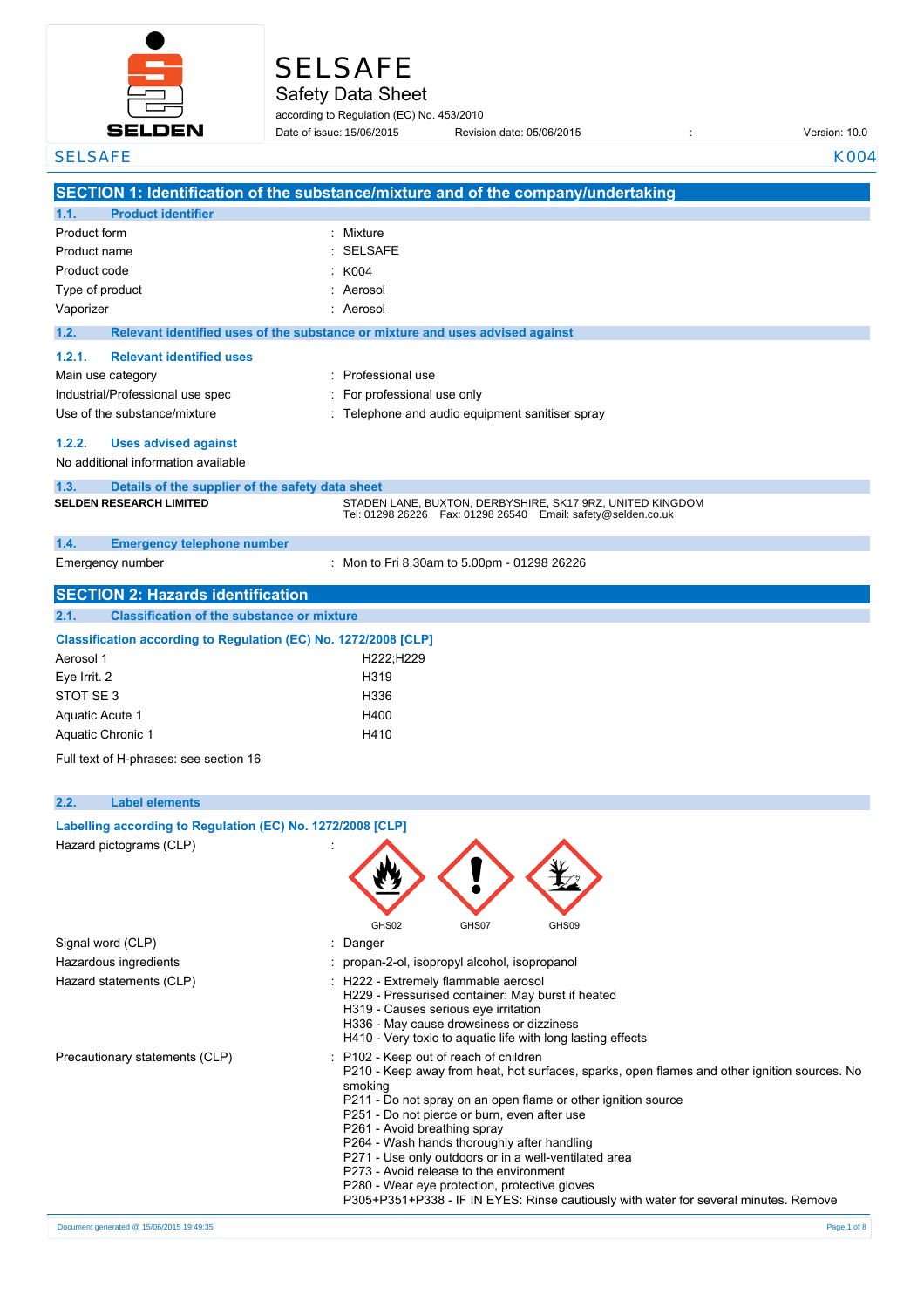according to Regulation (EC) No. 453/2010

contact lenses, if present and easy to do. Continue rinsing P337+P313 - If eye irritation persists: Get medical advice/attention P403+P233 - Store in a well-ventilated place. Keep container tightly closed P405 - Store locked up P410+P412 - Protect from sunlight. Do not expose to temperatures exceeding 50 °C/122 °F

### **2.3. Other hazards**

No additional information available

## **SECTION 3: Composition/information on ingredients**

### **3.1. Substance**

Not applicable

### **3.2. Mixture**

| <b>Name</b>                                                                         | <b>Product identifier</b>                                                                              | $\frac{9}{6}$ | <b>Classification according to</b><br>Directive 67/548/EEC | <b>Classification according to</b><br><b>Regulation (EC) No.</b><br>1272/2008 [CLP] |
|-------------------------------------------------------------------------------------|--------------------------------------------------------------------------------------------------------|---------------|------------------------------------------------------------|-------------------------------------------------------------------------------------|
| propan-2-ol, isopropyl alcohol,<br>isopropanol                                      | (CAS No) 67-63-0<br>(EC no) 200-661-7<br>(EC index no) 603-117-00-0<br>(REACH-no) 01-<br>2119457558-25 | $>= 60$       | F: R11<br>Xi: R36<br>R <sub>67</sub>                       | Flam. Lig. 2, H225<br>Eye Irrit. 2, H319<br>STOT SE 3, H336                         |
| propane<br>substance with national workplace exposure<br>$limit(s)$ ( $DK$ , $IE$ ) | (CAS No) 74-98-6<br>(EC no) 200-827-9<br>(EC index no) 601-003-00-5                                    | $15 - 30$     | $F +: R12$                                                 | Flam. Gas 1, H220                                                                   |
| butane<br>substance with national workplace exposure<br>$limit(s)$ (DK, GB, $IE$ )  | (CAS No) 106-97-8<br>(EC no) 203-448-7<br>(EC index no) 601-004-00-0                                   | $5 - 15$      | $F +: R12$                                                 | Flam. Gas 1, H220<br>Press, Gas                                                     |

Full text of R- and H-phrases: see section 16

|                                     | <b>SECTION 4: First aid measures</b>                                       |                                     |  |  |
|-------------------------------------|----------------------------------------------------------------------------|-------------------------------------|--|--|
| 4.1.                                | <b>Description of first aid measures</b>                                   |                                     |  |  |
|                                     | No additional information available                                        |                                     |  |  |
| 4.2.                                | Most important symptoms and effects, both acute and delayed                |                                     |  |  |
|                                     | No additional information available                                        |                                     |  |  |
| 4.3.                                | Indication of any immediate medical attention and special treatment needed |                                     |  |  |
|                                     | No additional information available                                        |                                     |  |  |
|                                     | <b>SECTION 5: Firefighting measures</b>                                    |                                     |  |  |
| 5.1.                                | <b>Extinguishing media</b>                                                 |                                     |  |  |
|                                     | Suitable extinguishing media                                               | : Carbon dioxide. Dry powder. Foam. |  |  |
| 5.2.                                | Special hazards arising from the substance or mixture                      |                                     |  |  |
| Fire hazard                         |                                                                            | Extremely flammable aerosol.        |  |  |
| Explosion hazard                    |                                                                            | Explosion risk in case of fire.     |  |  |
| 5.3.                                | <b>Advice for firefighters</b>                                             |                                     |  |  |
|                                     | No additional information available                                        |                                     |  |  |
|                                     | <b>SECTION 6: Accidental release measures</b>                              |                                     |  |  |
| 6.1.                                | Personal precautions, protective equipment and emergency procedures        |                                     |  |  |
| 6.1.1.                              | For non-emergency personnel                                                |                                     |  |  |
|                                     | No additional information available                                        |                                     |  |  |
| 6.1.2.                              | For emergency responders                                                   |                                     |  |  |
|                                     | No additional information available                                        |                                     |  |  |
| 6.2.                                | <b>Environmental precautions</b>                                           |                                     |  |  |
|                                     | No additional information available                                        |                                     |  |  |
| 6.3.                                | Methods and material for containment and cleaning up                       |                                     |  |  |
| No additional information available |                                                                            |                                     |  |  |
| 6.4.                                | <b>Reference to other sections</b>                                         |                                     |  |  |
|                                     | No additional information available                                        |                                     |  |  |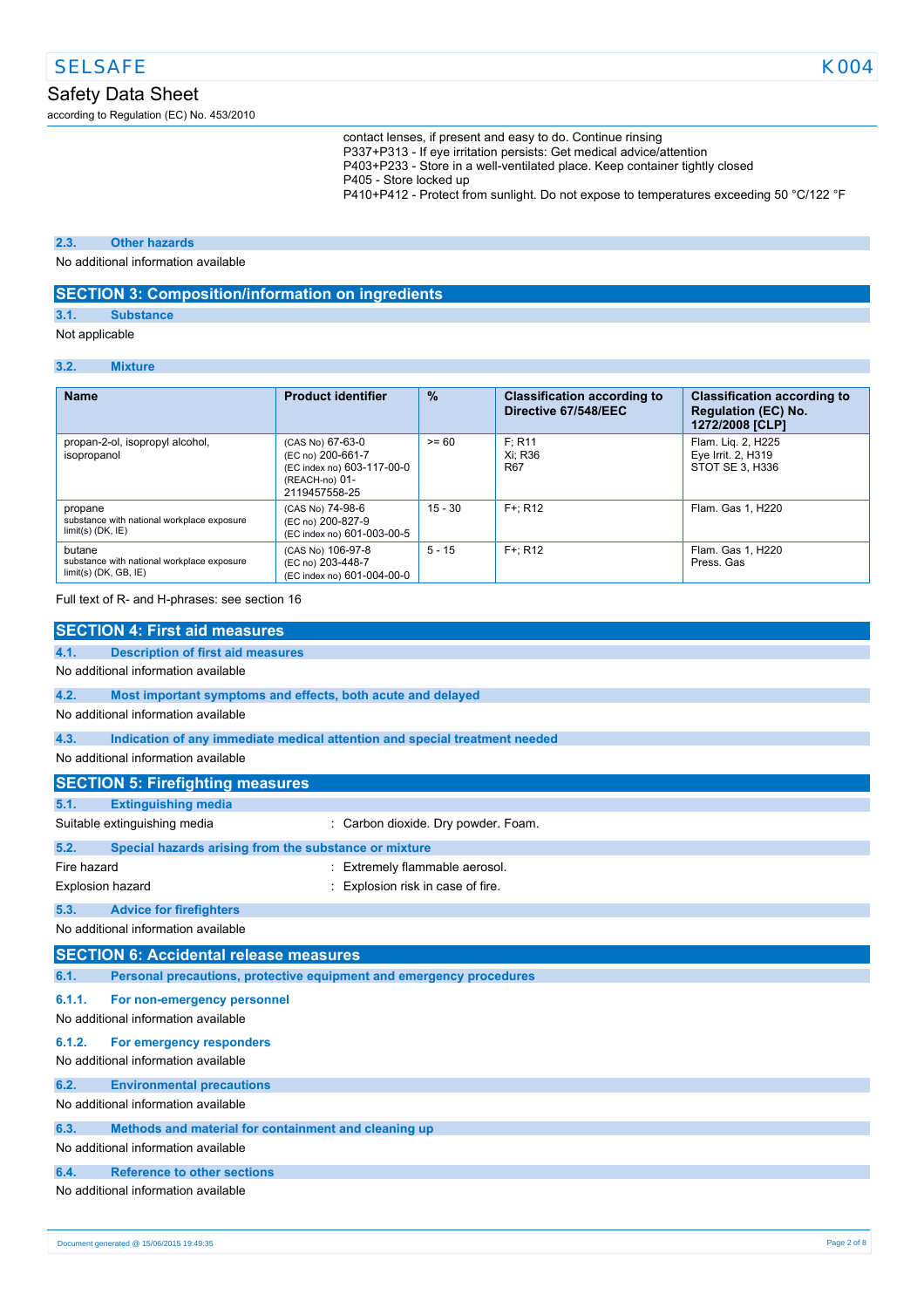according to Regulation (EC) No. 453/2010

|      | <b>SECTION 7: Handling and storage</b>                       |                                                                                                                                      |
|------|--------------------------------------------------------------|--------------------------------------------------------------------------------------------------------------------------------------|
| 7.1. | <b>Precautions for safe handling</b>                         |                                                                                                                                      |
|      | Precautions for safe handling                                | Do not spray on an open flame or other ignition source.                                                                              |
| 7.2. | Conditions for safe storage, including any incompatibilities |                                                                                                                                      |
|      | Storage conditions                                           | Keep away from ignition sources. Protect from sunlight. Do not expose to temperatures<br>exceeding 50 $^{\circ}$ C/122 $^{\circ}$ F. |
|      | Incompatible products                                        | : Oxidizing agent. Strong acids. Strong bases.                                                                                       |
| 7.3. | Specific end use(s)                                          |                                                                                                                                      |
|      | No additional information available                          |                                                                                                                                      |

## **SECTION 8: Exposure controls/personal protection**

### **8.1. Control parameters**

| propan-2-ol, isopropyl alcohol, isopropanol (67-63-0) |                                                            |                                                                             |  |  |
|-------------------------------------------------------|------------------------------------------------------------|-----------------------------------------------------------------------------|--|--|
| Denmark                                               | Local name                                                 | Isopropylalkohol (2005)                                                     |  |  |
| Denmark                                               | Grænseværdie (langvarig) (mg/m <sup>3</sup> )              | 490 mg/ $m3$                                                                |  |  |
| Denmark                                               | Grænseværdie (langvarig) (ppm)                             | 200 ppm                                                                     |  |  |
| Germany                                               | TRGS 900 Limitation of exposure peaks (mg/m <sup>3</sup> ) | 1000 mg/m <sup>3</sup>                                                      |  |  |
| Ireland                                               | Local name                                                 | Isopropyl alcohol                                                           |  |  |
| Ireland                                               | OEL (8 hours ref) (ppm)                                    | 200 ppm                                                                     |  |  |
| Ireland                                               | OEL (15 min ref) (ppm)                                     | 400 ppm                                                                     |  |  |
| Ireland                                               | Notes (IE)                                                 | <b>Sk</b>                                                                   |  |  |
| Netherlands                                           | Grenswaarde TGG 8H (mg/m <sup>3</sup> )                    | 650 mg/ $m3$                                                                |  |  |
| Netherlands                                           | Grenswaarde TGG 15MIN (mg/m <sup>3</sup> )                 | 0 mg/ $m3$                                                                  |  |  |
| United Kingdom                                        | Local name                                                 | Propan-2-ol                                                                 |  |  |
| United Kingdom                                        | WEL TWA (mg/m <sup>3</sup> )                               | 999 mg/m <sup>3</sup>                                                       |  |  |
| United Kingdom                                        | WEL TWA (ppm)                                              | 400 ppm                                                                     |  |  |
| United Kingdom                                        | WEL STEL (mg/m <sup>3</sup> )                              | 1250 mg/m <sup>3</sup>                                                      |  |  |
| United Kingdom                                        | WEL STEL (ppm)                                             | 500 ppm                                                                     |  |  |
| propane (74-98-6)                                     |                                                            |                                                                             |  |  |
| Denmark                                               | Local name                                                 | Propan                                                                      |  |  |
| Denmark                                               | Grænseværdie (langvarig) (mg/m <sup>3</sup> )              | 1800 mg/m <sup>3</sup>                                                      |  |  |
| Denmark                                               | Grænseværdie (langvarig) (ppm)                             | 1000 ppm                                                                    |  |  |
| Ireland                                               | Local name                                                 | Propane                                                                     |  |  |
| Ireland                                               | OEL (8 hours ref) (ppm)                                    | 1000 ppm                                                                    |  |  |
| Ireland                                               | Notes (IE)                                                 | Asphx                                                                       |  |  |
| butane (106-97-8)                                     |                                                            |                                                                             |  |  |
| Denmark                                               | Local name                                                 | n-Butan                                                                     |  |  |
| Denmark                                               | Grænseværdie (langvarig) (mg/m <sup>3</sup> )              | 1200 mg/m <sup>3</sup>                                                      |  |  |
| Denmark                                               | Grænseværdie (langvarig) (ppm)                             | 500 ppm                                                                     |  |  |
| Ireland                                               | Local name                                                 | <b>Butane</b>                                                               |  |  |
| Ireland                                               | OEL (8 hours ref) (ppm)                                    | $1000$ ppm                                                                  |  |  |
| United Kingdom                                        | Local name                                                 | <b>Butane</b>                                                               |  |  |
| United Kingdom                                        | WEL TWA (mg/m <sup>3</sup> )                               | 1450 mg/m <sup>3</sup>                                                      |  |  |
| United Kingdom                                        | WEL TWA (ppm)                                              | 600 ppm                                                                     |  |  |
| United Kingdom                                        | WEL STEL (mg/m <sup>3</sup> )                              | 1810 mg/m <sup>3</sup>                                                      |  |  |
| United Kingdom                                        | WEL STEL (ppm)                                             | 750 ppm                                                                     |  |  |
| United Kingdom                                        | Remark (WEL)                                               | Carc, (only applies if Butane contains more than 0.1%<br>of buta-1,3-diene) |  |  |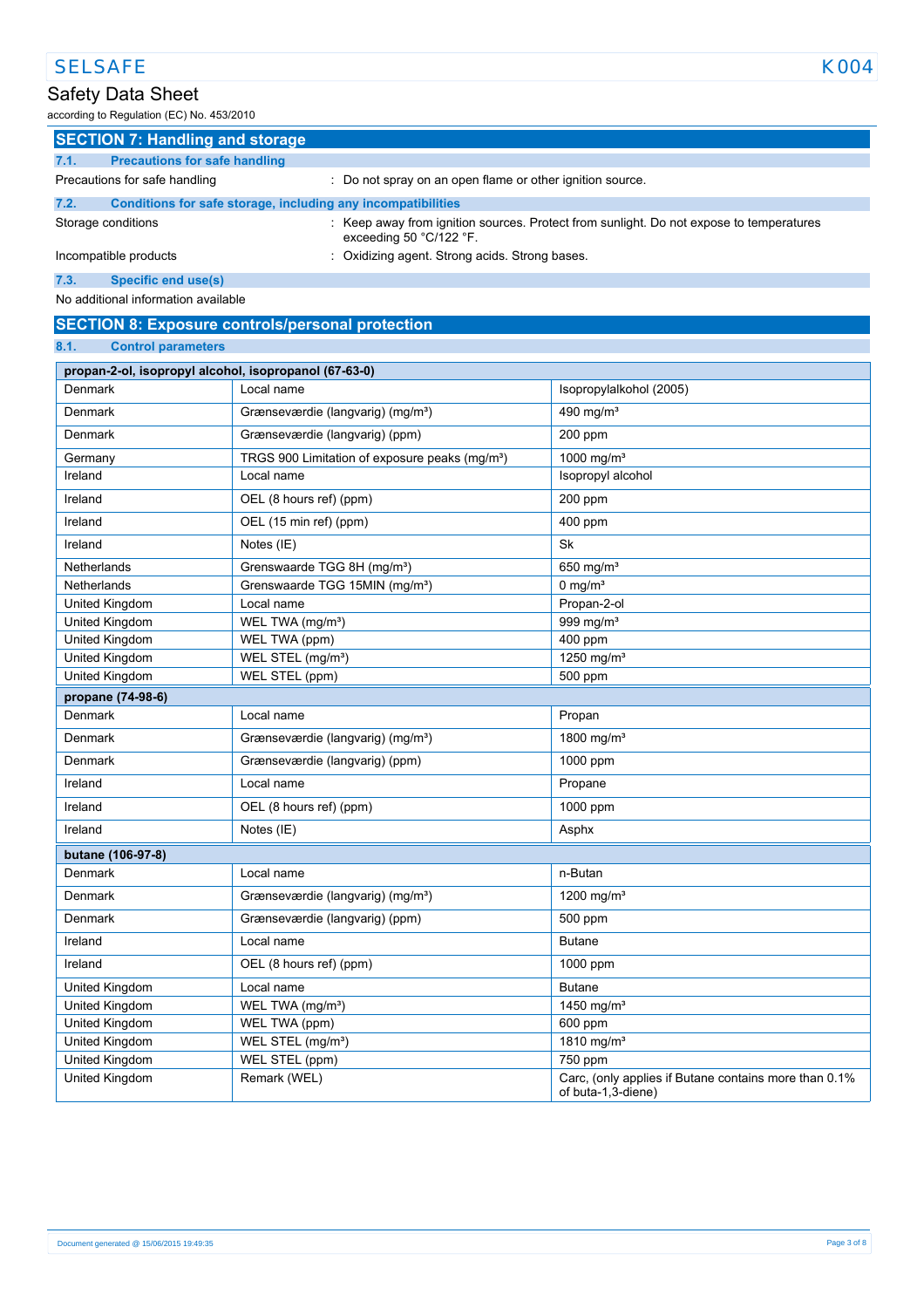## SELSAFE KOO4

## Safety Data Sheet

according to Regulation (EC) No. 453/2010

**8.2. Exposure controls**

- 
- 
- 
- 
- 



- Materials for protective clothing : Not required for normal conditions of use
- Hand protection **in the contract of the COV** and Protective gloves
- Eye protection in the set of the state of the Safety glasses
- Skin and body protection : Not required for normal conditions of use
- Respiratory protection : Not required for normal conditions of use

| <b>SECTION 9: Physical and chemical properties</b>            |                   |
|---------------------------------------------------------------|-------------------|
| 9.1.<br>Information on basic physical and chemical properties |                   |
| Physical state                                                | : Liquid          |
| Appearance                                                    | Aerosol.          |
| Colour                                                        | Colourless.       |
| Odour                                                         | odourless.        |
| Odour threshold                                               | No data available |
| рH                                                            | No data available |
| Relative evaporation rate (butylacetate=1)                    | No data available |
| Melting point                                                 | No data available |
| Freezing point                                                | No data available |
| Boiling point                                                 | No data available |
| Flash point                                                   | No data available |
| Auto-ignition temperature                                     | No data available |
| Decomposition temperature                                     | No data available |
| Flammability (solid, gas)                                     | No data available |
| Vapour pressure                                               | No data available |
| Relative vapour density at 20 °C                              | No data available |
| Relative density                                              | 0.7<br>۰          |
| Solubility                                                    | No data available |
| Log Pow                                                       | No data available |
| Viscosity, kinematic                                          | No data available |
| Viscosity, dynamic                                            | No data available |
| <b>Explosive properties</b>                                   | No data available |
| Oxidising properties                                          | No data available |
| <b>Explosive limits</b>                                       | No data available |
| 9.2.<br><b>Other information</b>                              |                   |
| No additional information available                           |                   |
| <b>SECTION 10: Stability and reactivity</b>                   |                   |
| 10.1.<br><b>Reactivity</b>                                    |                   |
| No additional information available                           |                   |
| 10.2.<br><b>Chemical stability</b>                            |                   |
| No additional information available                           |                   |
| 10.3.<br><b>Possibility of hazardous reactions</b>            |                   |
| No additional information available                           |                   |
| 10.4.<br><b>Conditions to avoid</b>                           |                   |
| Direct sunlight. Heat. Open flame.                            |                   |
| <b>Incompatible materials</b><br>10.5.                        |                   |
| No additional information available                           |                   |
| <b>Hazardous decomposition products</b><br>10.6.              |                   |
| No additional information available                           |                   |
|                                                               |                   |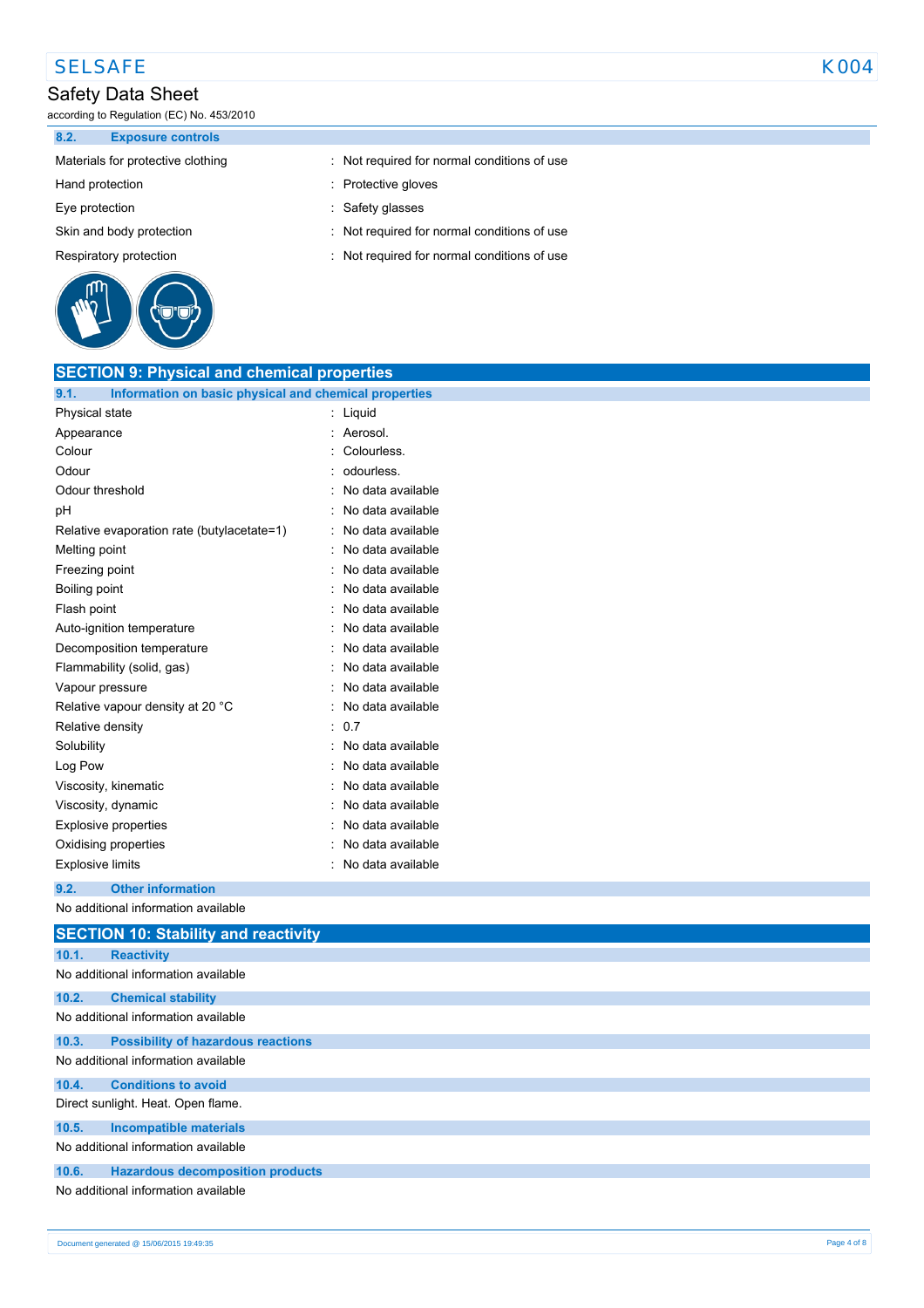according to Regulation (EC) No. 453/2010

| <b>SECTION 11: Toxicological information</b>                            |                                                                     |
|-------------------------------------------------------------------------|---------------------------------------------------------------------|
| 11.1.<br>Information on toxicological effects                           |                                                                     |
| Acute toxicity                                                          | : Not classified                                                    |
| Skin corrosion/irritation                                               | Not classified                                                      |
| Serious eye damage/irritation                                           | Causes serious eye irritation.                                      |
| Respiratory or skin sensitisation                                       | Not classified                                                      |
| Germ cell mutagenicity                                                  | Not classified                                                      |
| Carcinogenicity                                                         | Not classified                                                      |
| Reproductive toxicity                                                   | Not classified                                                      |
| Specific target organ toxicity (single exposure)                        | May cause drowsiness or dizziness.                                  |
| Specific target organ toxicity (repeated<br>exposure)                   | Not classified                                                      |
| Aspiration hazard                                                       | : Not classified                                                    |
| <b>TELEPHONE SANITISER</b>                                              |                                                                     |
| Vaporizer                                                               | Aerosol                                                             |
|                                                                         |                                                                     |
| <b>SECTION 12: Ecological information</b>                               |                                                                     |
| 12.1.<br><b>Toxicity</b>                                                |                                                                     |
| propan-2-ol, isopropyl alcohol, isopropanol (67-63-0)                   |                                                                     |
| LC50 fishes 1                                                           | 9640 mg/l                                                           |
| EC50 other aquatic organisms 1                                          | 13299 mg/l EC50 waterflea (48 h)                                    |
| EC50 other aquatic organisms 2                                          | > 1000 mg/l IC50 algea (72 h) mg/l                                  |
| <b>Persistence and degradability</b><br>12.2.                           |                                                                     |
| No additional information available                                     |                                                                     |
| 12.3.<br><b>Bioaccumulative potential</b>                               |                                                                     |
|                                                                         |                                                                     |
| propan-2-ol, isopropyl alcohol, isopropanol (67-63-0)                   | 0.14                                                                |
| Log Pow                                                                 |                                                                     |
| 12.4.<br><b>Mobility in soil</b><br>No additional information available |                                                                     |
|                                                                         |                                                                     |
| 12.5.<br><b>Results of PBT and vPvB assessment</b>                      |                                                                     |
| No additional information available                                     |                                                                     |
| <b>Other adverse effects</b><br>12.6.                                   |                                                                     |
| No additional information available                                     |                                                                     |
| <b>SECTION 13: Disposal considerations</b>                              |                                                                     |
| 13.1.<br><b>Waste treatment methods</b>                                 |                                                                     |
| Waste disposal recommendations                                          | : Do not pierce or burn, even after use.                            |
| <b>SECTION 14: Transport information</b>                                |                                                                     |
| In accordance with ADR / RID / IMDG / IATA / ADN                        |                                                                     |
| 14.1.<br><b>UN number</b>                                               |                                                                     |
| UN-No. (ADR)                                                            | : 1950                                                              |
| UN-No. (IMDG)                                                           | 1950                                                                |
| UN-No.(IATA)                                                            | : 1950                                                              |
| 14.2.<br><b>UN proper shipping name</b>                                 |                                                                     |
| Proper Shipping Name (ADR)                                              | : AEROSOLS                                                          |
| Proper Shipping Name (IMDG)                                             | <b>AEROSOLS</b>                                                     |
| Proper Shipping Name (IATA)                                             | : AEROSOLS, FLAMMABLE                                               |
| Transport document description (ADR)                                    | : UN 1950 AEROSOLS, 2.1, (D), ENVIRONMENTALLY HAZARDOUS             |
| Transport document description (IMDG)                                   | : UN 1950 AEROSOLS, 2.1, MARINE POLLUTANT/ENVIRONMENTALLY HAZARDOUS |
| 14.3.<br><b>Transport hazard class(es)</b>                              |                                                                     |
| <b>ADR</b>                                                              |                                                                     |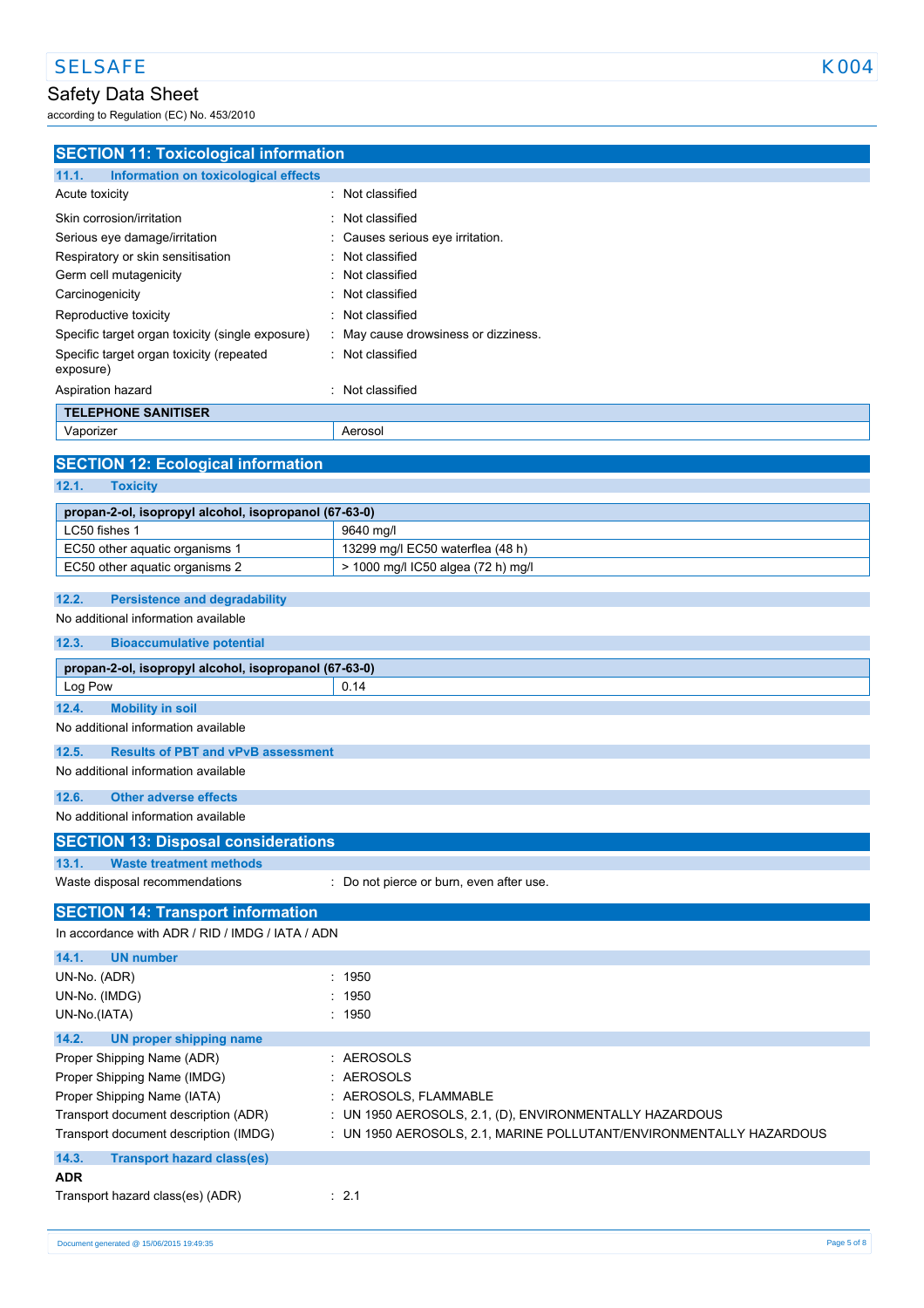## SELSAFE KOO4

## Safety Data Sheet

according to Regulation (EC) No. 453/2010



unloading and handling (ADR)

**- Transport by sea**

(ADR)

Special provisions for carriage - Operation

Tunnel restriction code (ADR) : D

Limited quantities (IMDG) : SP277 Excepted quantities (IMDG) : E0

Special provisions (IMDG) : 63, 190, 277, 327, 344, 959

 $\cdot$  S<sub>2</sub>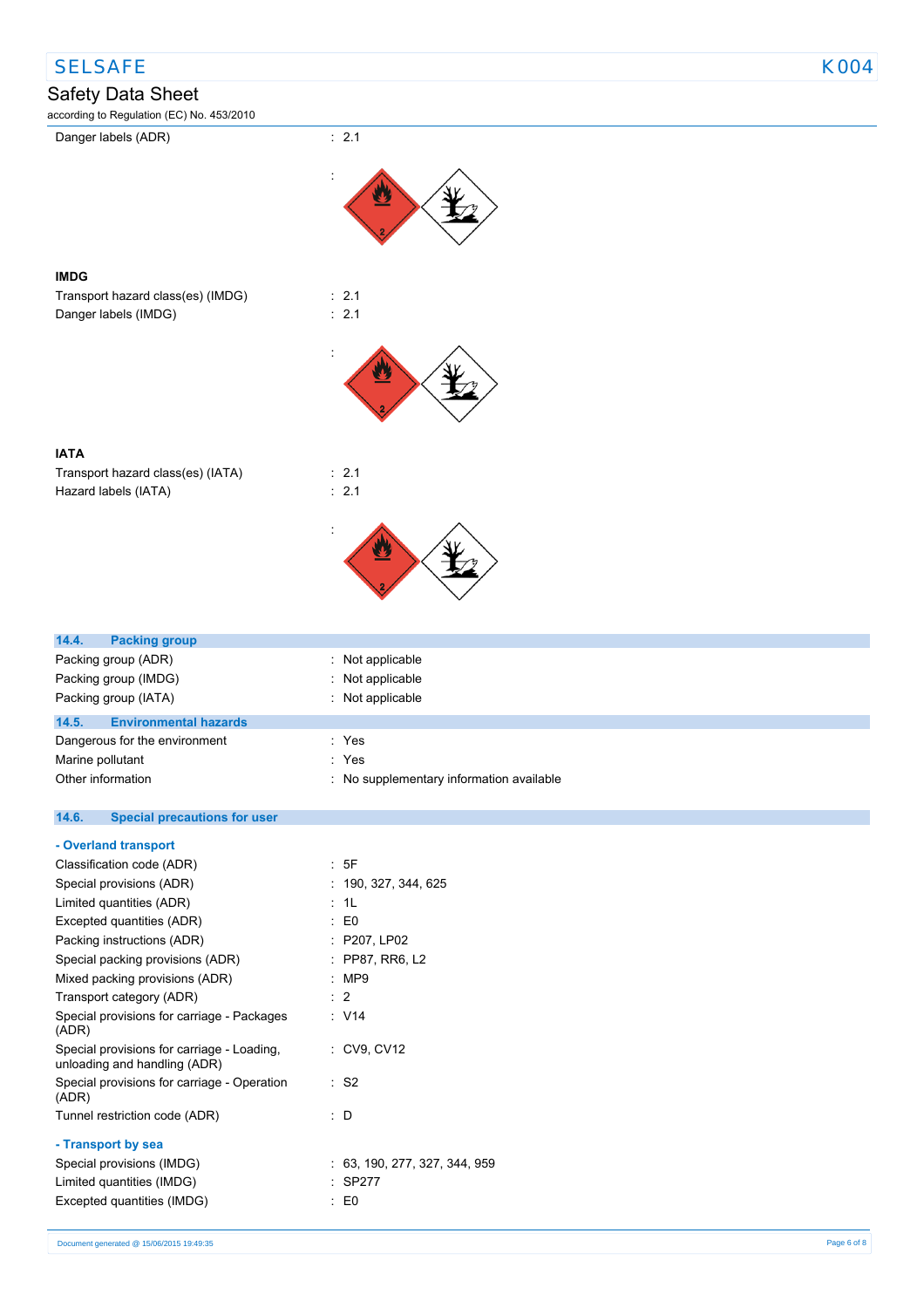## Safety Data Sheet according to Regulation (EC) No. 453/2010 Packing instructions (IMDG) : P207, LP02 Special packing provisions (IMDG) : PP87, L2 EmS-No. (Fire) : F-D EmS-No. (Spillage) in the set of the S-U is set of the S-U Stowage category (IMDG) **:** None **- Air transport** PCA Excepted quantities (IATA) : E0 PCA Limited quantities (IATA) : Y203 PCA limited quantity max net quantity (IATA) : 30kgG PCA packing instructions (IATA) : 203 PCA max net quantity (IATA) : 75kg CAO packing instructions (IATA) : 203 CAO max net quantity (IATA) : 150kg Special provisions (IATA) : A145, A167, A802 ERG code (IATA) : 10L **14.7. Transport in bulk according to Annex II of MARPOL 73/78 and the IBC Code** IBC code : Not applicable. **SECTION 15: Regulatory information 15.1. Safety, health and environmental regulations/legislation specific for the substance or mixture 15.1.1. EU-Regulations** Contains no substances with Annex XVII restrictions Contains no substance on the REACH candidate list Contains no REACH Annex XIV substances SELSAFE KOO4

### **15.1.2. National regulations**

### **Germany**

| VwVwS Annex reference                                                          | Water hazard class (WGK) 1, slightly hazardous to water (Classification according to VwVwS,<br>Annex 4) |
|--------------------------------------------------------------------------------|---------------------------------------------------------------------------------------------------------|
| 12th Ordinance Implementing the Federal<br>Immission Control Act - 12. BlmSchV | : Is not subject of the 12. BlmSchV (Hazardous Incident Ordinance)                                      |
| <b>Denmark</b>                                                                 |                                                                                                         |

Recommendations Danish Regulation : Young people below the age of 18 years are not allowed to use the product

### **15.2. Chemical safety assessment** No additional information available

### **SECTION 16: Other information**

### Full text of R-, H- and EUH-phrases:

| Aerosol 1         | Aerosol, Category 1                                                    |
|-------------------|------------------------------------------------------------------------|
| Aquatic Acute 1   | Hazardous to the aquatic environment - Acute Hazard, Category 1        |
| Aquatic Chronic 1 | Hazardous to the aquatic environment - Chronic Hazard, Category 1      |
| Eye Irrit. 2      | Serious eye damage/eye irritation, Category 2                          |
| Flam. Gas 1       | Flammable gases, Category 1                                            |
| Flam. Lig. 2      | Flammable liquids, Category 2                                          |
| Press, Gas        | Gases under pressure                                                   |
| STOT SE3          | Specific target organ toxicity — Single exposure, Category 3, Narcosis |
| H <sub>220</sub>  | Extremely flammable gas                                                |
| H <sub>222</sub>  | Extremely flammable aerosol                                            |
| H <sub>225</sub>  | Highly flammable liquid and vapour                                     |
| H <sub>229</sub>  | Pressurised container: May burst if heated                             |
| H319              | Causes serious eye irritation                                          |
| H336              | May cause drowsiness or dizziness                                      |
| H400              | Very toxic to aquatic life                                             |
| H410              | Very toxic to aquatic life with long lasting effects                   |